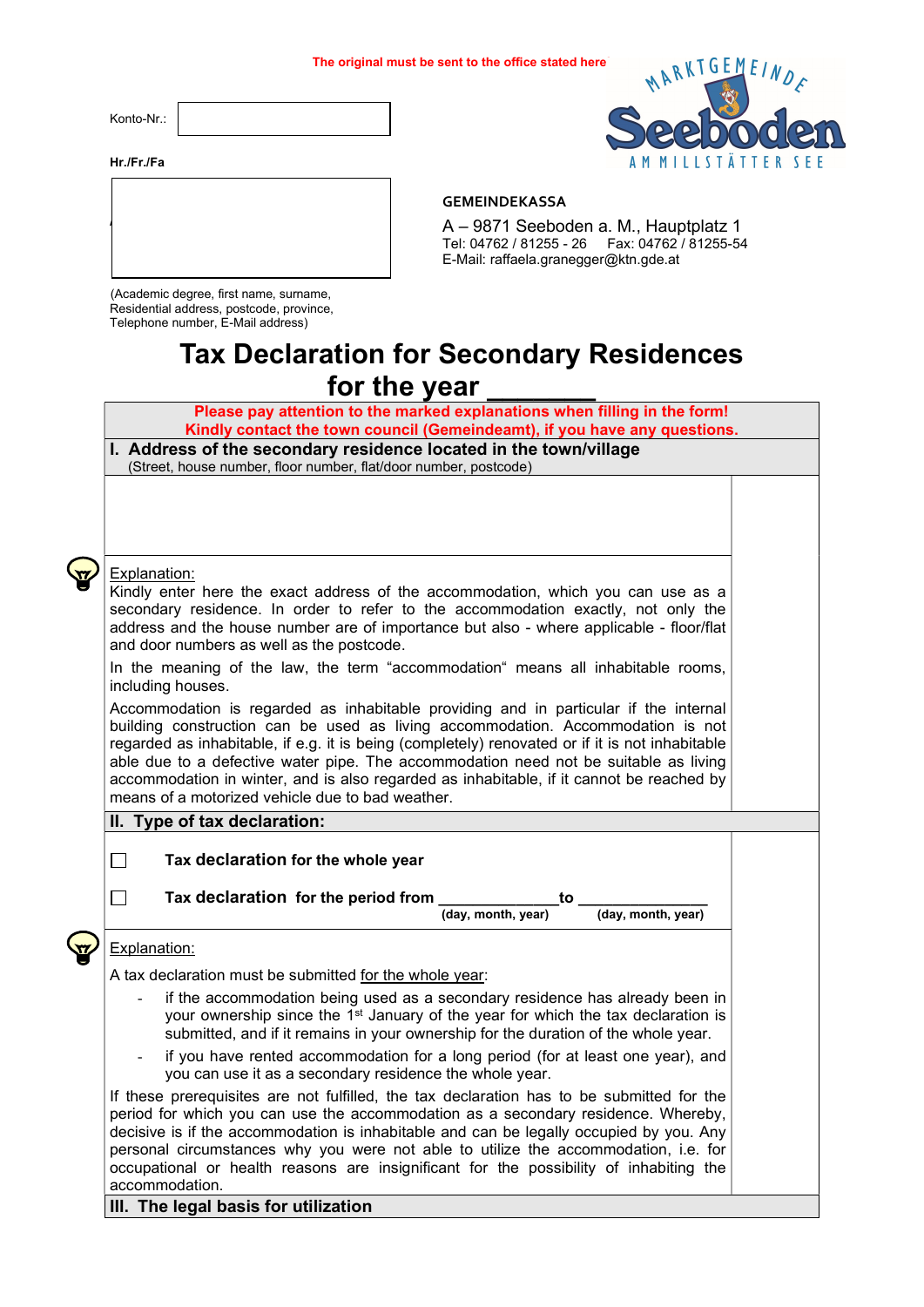| I am / We are*                                                                                                                                                                    |         |  |
|-----------------------------------------------------------------------------------------------------------------------------------------------------------------------------------|---------|--|
| (* cross out where inapplicable)                                                                                                                                                  |         |  |
| Sole-owner                                                                                                                                                                        |         |  |
| $\sim$<br>Co-owner                                                                                                                                                                |         |  |
| <b>Tenant</b><br>$\blacksquare$                                                                                                                                                   |         |  |
| of the secondary residence (of the accommodation in accordance with section I).                                                                                                   |         |  |
| For co-ownership: Name und address of further co-owners                                                                                                                           |         |  |
|                                                                                                                                                                                   |         |  |
|                                                                                                                                                                                   |         |  |
| (first name, surname, residential address, postcode, town/village, province):                                                                                                     |         |  |
| For rented property: Name und address of the landlord                                                                                                                             |         |  |
|                                                                                                                                                                                   |         |  |
|                                                                                                                                                                                   |         |  |
| (first name, surname, residential address, postcode, town/village, province):                                                                                                     |         |  |
| Explanation:                                                                                                                                                                      |         |  |
| Kindly indicate whether you are the sole-owner, a co-owner or a tenant of the<br>accommodation. If you are a co-owner of the accommodation, kindly enter as indicated             |         |  |
| the names and addresses of the other owners.<br>If you are a co-owner of                                                                                                          |         |  |
| accommodation, and if the real right for the exclusive use of the accommodation<br>has been transferred to another co-owner, you are kindly requested to pass the tax             |         |  |
| declaration on to that person!                                                                                                                                                    |         |  |
| If you are renting the accommodation stated, kindly give the name and the exact address<br>of the landlord as indicated.                                                          |         |  |
| IV. Calculation of the amount of tax:                                                                                                                                             |         |  |
| Explanation:                                                                                                                                                                      |         |  |
| The amount of tax per month is calculated based on the inhabitable living area of the                                                                                             |         |  |
| accommodation, according to the tax rate laid down for the size classification of the                                                                                             |         |  |
| accommodation taking any possible deductions into account. The amount of monthly tax                                                                                              |         |  |
| calculated in this way is then multiplied by the number of months in which inhabitation<br>was possible.                                                                          |         |  |
| Amount of tax per month<br>1.                                                                                                                                                     |         |  |
|                                                                                                                                                                                   | in $m2$ |  |
| Inhabitable area of the accommodation according to section I                                                                                                                      |         |  |
| Explanation:                                                                                                                                                                      |         |  |
| The whole floor area of the accommodation is regarded as living space including loggias                                                                                           |         |  |
| and conservatories minus the thickness of the walls and the space created by breaking<br>through the walls (recesses). When deducting the thickness of the walls, the net floor   |         |  |
| area is to be taken into consideration, and for buildings with plastered or panelled walls                                                                                        |         |  |
| the calculated floor area taken from measurements of the plan (shell construction                                                                                                 |         |  |
| measurements) reduced by 2 percent. Rooms located in a cellar or a loft, providing they<br>are uninhabitable in regards to their location, physical construction, room height and |         |  |
| rebuilding possibility. Stairs, balconies terraces and rooms equipped for agricultural                                                                                            |         |  |
| purposes in connection with accommodation are not to be taken into consideration in the                                                                                           |         |  |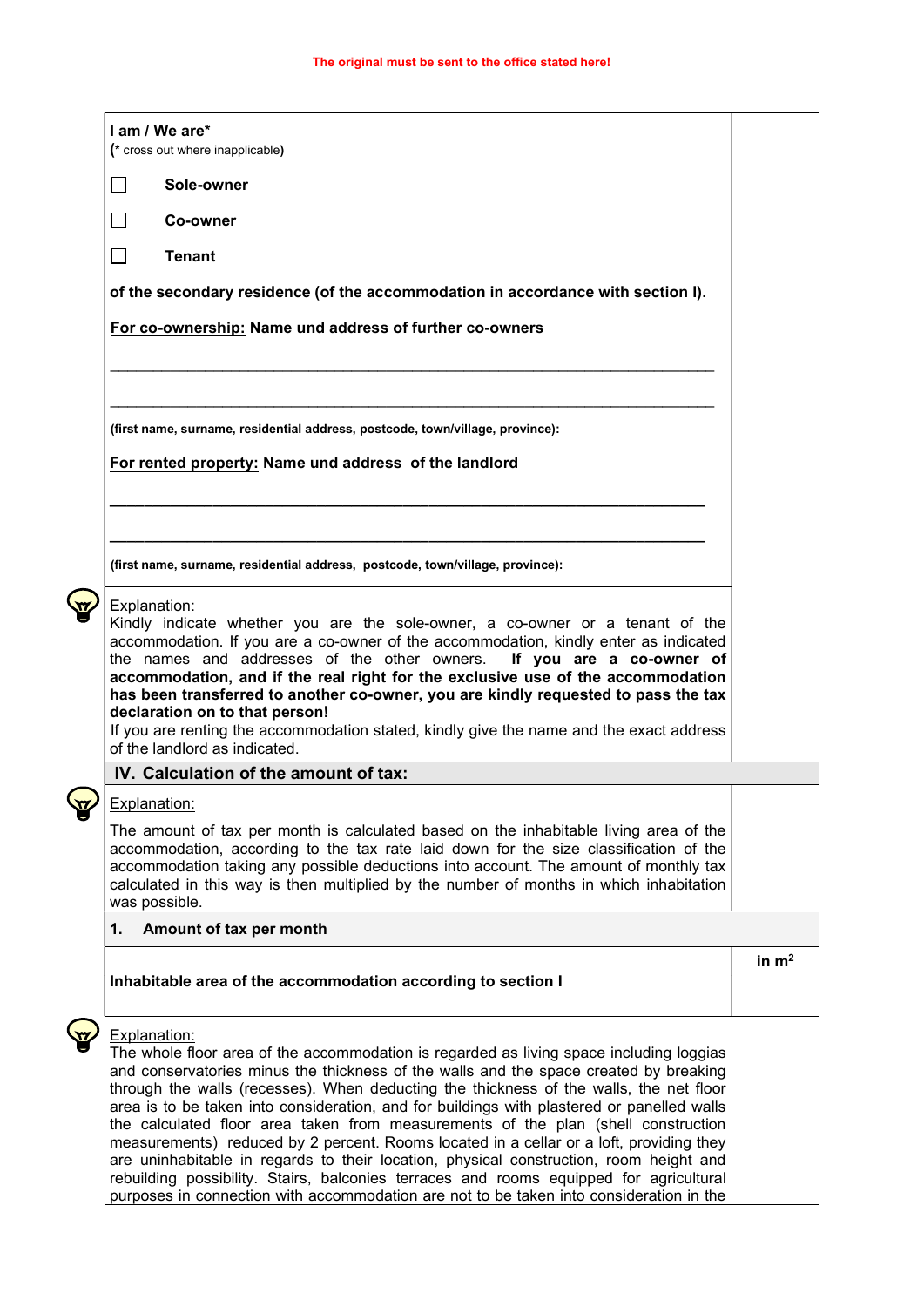| calculation of usable living area.                                                                                                                                                                                                                                                                                                                                     |                           |  |  |
|------------------------------------------------------------------------------------------------------------------------------------------------------------------------------------------------------------------------------------------------------------------------------------------------------------------------------------------------------------------------|---------------------------|--|--|
| The monthly tax rate on the size classification of the accommodation:                                                                                                                                                                                                                                                                                                  |                           |  |  |
| for accommodation with a usable living area of up to 30m <sup>2</sup><br>Euros<br>for accommodation with a usable living area of more than $30m^2$ up to $60m^2$ Euros<br>for accommodation with a usable living area of more than 60m <sup>2</sup> up to 90m <sup>2</sup> Euros<br>for accommodation with a usable living area of more than 90m <sup>2</sup><br>Euros |                           |  |  |
| <b>Explanation:</b><br>The amount of tax to be paid depends on the size of your accommodation.<br>Please indicate above the amount of tax according to the size classification of the<br>accommodation.                                                                                                                                                                |                           |  |  |
| Deductions from the monthly tax rate:                                                                                                                                                                                                                                                                                                                                  |                           |  |  |
| There is no central heating and/or no electric power supply and/or no<br>water supply in the accommodation.                                                                                                                                                                                                                                                            | $-10%$                    |  |  |
| Explanation:                                                                                                                                                                                                                                                                                                                                                           |                           |  |  |
| If accommodation does not have one, does not have several or does not have any of the<br>facilities mentioned, then the monthly tax rate is reduced by ten percent (10%).                                                                                                                                                                                              |                           |  |  |
| Reassessed monthly tax rate:<br>(monthly tax rate according to the size classification minus deductions for infrastructure not available)                                                                                                                                                                                                                              | in Euros                  |  |  |
| Explanation:<br>If you are entitled to a deduction of 10 percent of the tax rate, you can simply calculate<br>the reassessed tax rate by multiplying the amount of tax applicable for the size<br>classification of the accommodation by 9 then dividing it by 10.                                                                                                     |                           |  |  |
| 2.<br>Duration of possible inhabitation of the accommodation                                                                                                                                                                                                                                                                                                           | Months of<br>inhabitation |  |  |
| It was possible to occupy the accommodation as a secondary residence                                                                                                                                                                                                                                                                                                   | 12                        |  |  |
| during the whole year (in the case of an annual declaration).                                                                                                                                                                                                                                                                                                          |                           |  |  |
| The possibility of inhabitation existed from _______________until                                                                                                                                                                                                                                                                                                      |                           |  |  |
| (day, month, year)<br>(day, month, year)                                                                                                                                                                                                                                                                                                                               |                           |  |  |
| Therefore the duration of the whole possibility of inhabitation amounts in                                                                                                                                                                                                                                                                                             |                           |  |  |
| months to:                                                                                                                                                                                                                                                                                                                                                             |                           |  |  |
| <b>Explanation:</b><br>The inhabitation possibility depends on the one hand on the type (structure) of<br>accommodation, and on the other hand on the legal or actual possibility of disposal. You<br>will find a more exact explanation in the explanatory notes in section I.                                                                                        |                           |  |  |
| The accommodation is regarded as usable for the whole month even though the<br>possibility of inhabitation existed for only a few days of the month.                                                                                                                                                                                                                   |                           |  |  |
| V. Total amount of tax for the year:<br>(reassessed monthly tax rate multiplied by the number of months of possible inhabitation)                                                                                                                                                                                                                                      | in Euros                  |  |  |